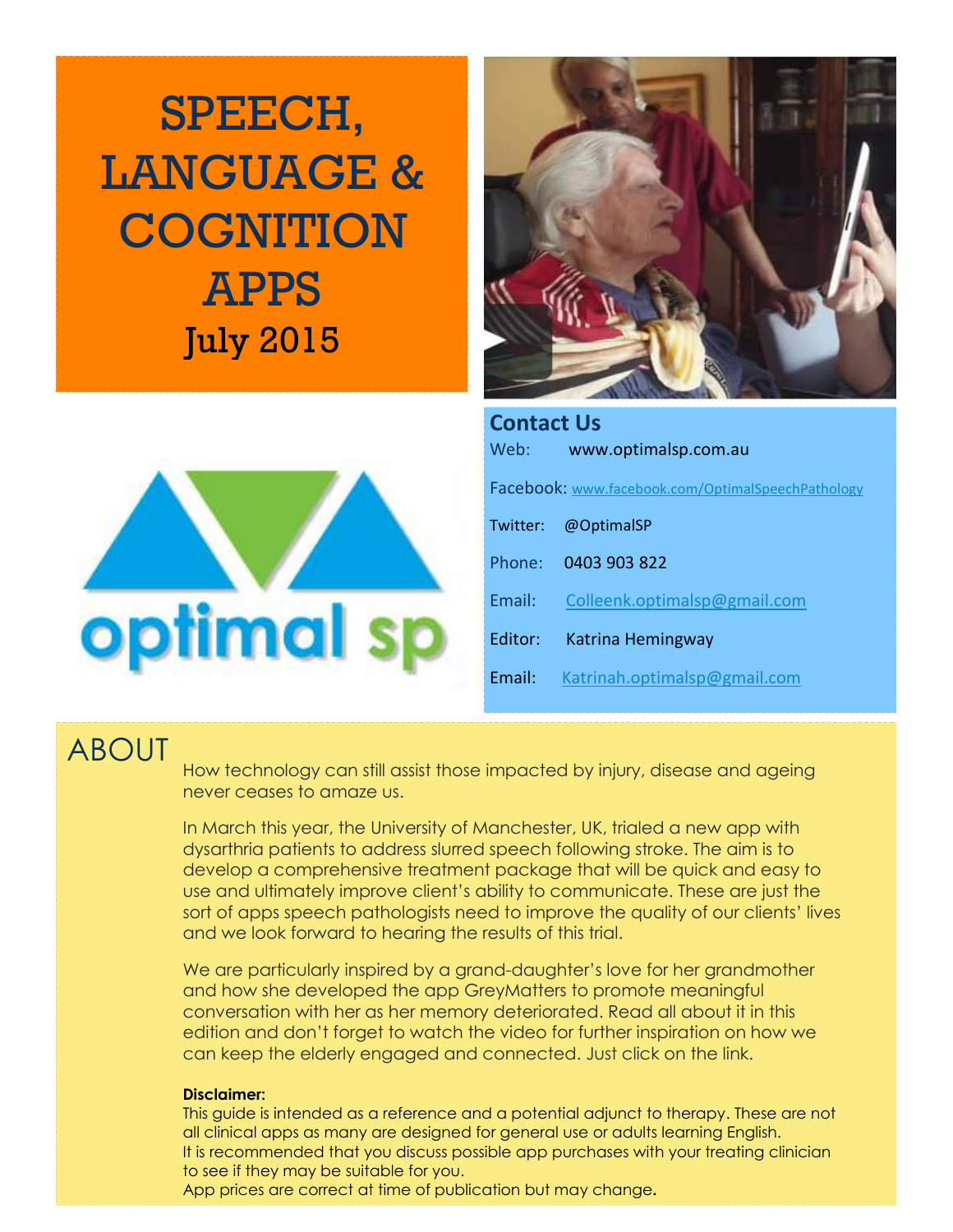## optimal sp Our Favourites

## Word Retrieval applications for everyone!



### **WORDS OF WISDOM** AN **HAND** A DAY KEEPS THE BUSH AWAY. S WORD LIS MITTERS NO STONE AND DITERS OF A ROLLING DOCTOR GATHERS NO MOSS IN THE IS WOP APPLE

### **Word Retrieval: Morphos**

Morphos is a transforming anagram word game.

Super easy to learn and a fun way to exercise your brain. Unscramble the letters and find all the secret answers. We'll guarantee you'll have a blast trying. As your skill levels increase you may like to consider challenging your friends. There is a Game Centre Leaderboard to compare your score with friends.

A great way to build your communication skills when recovering from stroke or traumatic brain injury or when your brain needs some added stimulation.

Requires IOS 5.1.1 or later. Compatible with iPhone, iPad & iPod touch

### **Word Retrieval: Just Saying**

From the same team that brought you Morphos, Just Saying is a hilarious game of mixed-up phrases.

Can you unscramble all the famous sayings? There are tons of pop culture categories – from Movie Titles to Song Lyrics to Words of Wisdom. And there are plenty of hints if you need a little extra help.

This might be your new favourite word game – Just Saying!!

Requires IOS 5.1.1 or later. Compatible with iPhone, iPad & iPod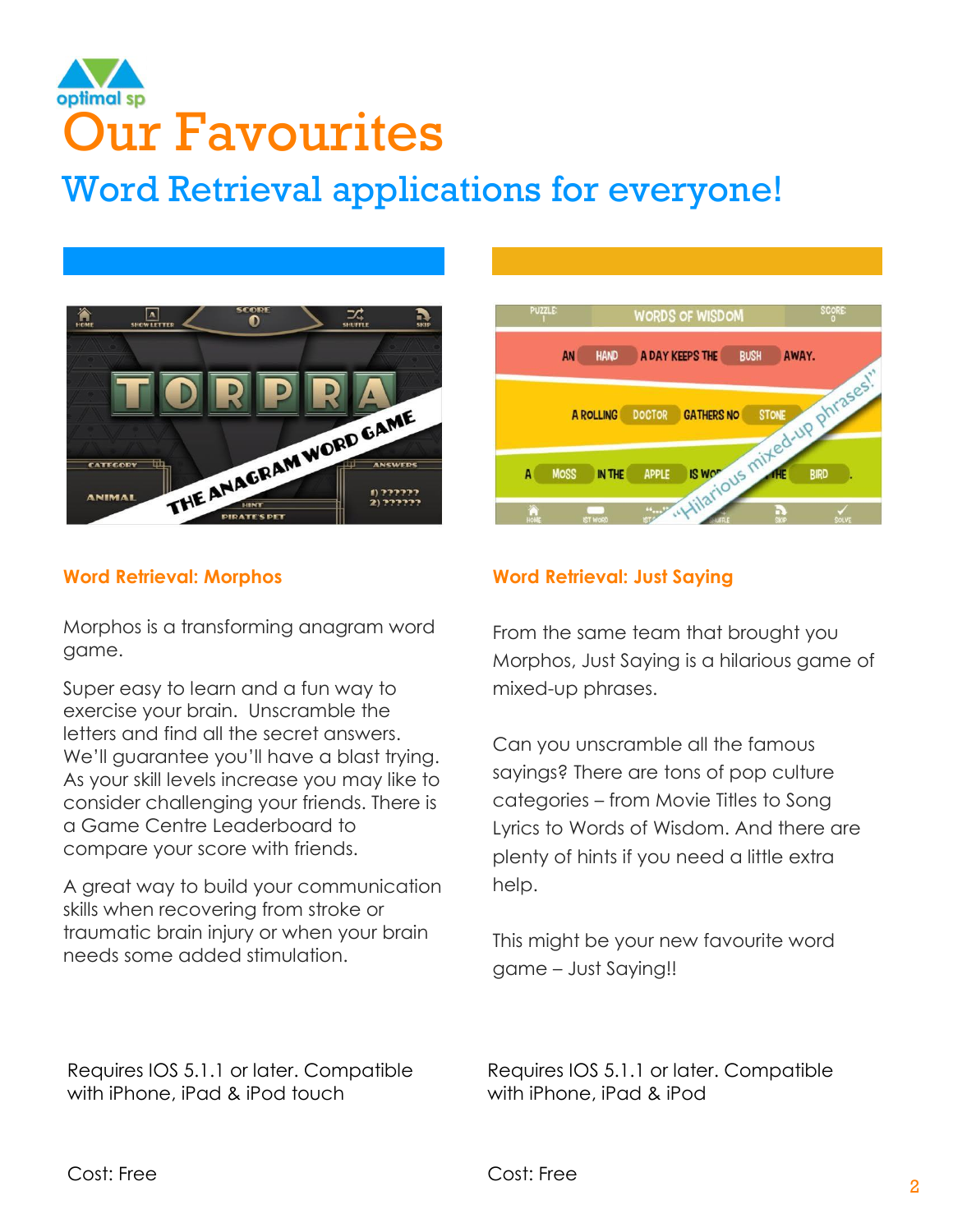

# **"What new technology does is create new opportunities" Tim O'Reilly**



### **Word Retrieval: Guess What**

Guess What? is an educational app consisting of 4 clues and 1 answer designed to help individuals work on inferencing: making predictions and deductive reasoning skills.

This has been found to be a very useful tool to develop vocabulary and word finding and reading comprehension for patients recovering from brain injury or stroke.

Guess Who? &Guess Where? apps are also available.

Requires IOS 7.0 or later. Compatible with iPhone, iPad & iPod touch

Cost: \$2.49 or all 3 for \$6.49

| $P_{\text{rad}}$ $\Phi$ |      |                    |             |   |                                                                                                                                                                                                                                                                             |   |   |   | 3:35 PM                                             |   |                                              |    |        |   |                     |   |                          | 2 10016 0000 F |
|-------------------------|------|--------------------|-------------|---|-----------------------------------------------------------------------------------------------------------------------------------------------------------------------------------------------------------------------------------------------------------------------------|---|---|---|-----------------------------------------------------|---|----------------------------------------------|----|--------|---|---------------------|---|--------------------------|----------------|
|                         | m    |                    | ło.         |   |                                                                                                                                                                                                                                                                             |   |   |   |                                                     |   | Welcome to iWordQ                            |    |        |   |                     |   |                          | Œ              |
|                         |      |                    |             |   | Welcome to iWordQ                                                                                                                                                                                                                                                           |   |   |   |                                                     |   |                                              |    |        |   |                     |   |                          |                |
|                         |      |                    |             |   | We hope that you enjo<br>writing and reading pli                                                                                                                                                                                                                            |   |   |   |                                                     |   | When this icon is<br>selected you are in the |    |        |   |                     |   |                          |                |
|                         |      |                    |             |   | Begin by creating and<br>tapping the File icon ii                                                                                                                                                                                                                           |   |   |   |                                                     |   | <b>Writing Mode</b>                          |    |        |   |                     |   |                          |                |
|                         |      |                    | reading.    |   | iWordQ has two modes of use: writing and                                                                                                                                                                                                                                    |   |   |   |                                                     |   |                                              |    |        |   |                     |   |                          |                |
|                         |      |                    |             |   |                                                                                                                                                                                                                                                                             |   |   |   |                                                     |   |                                              |    |        |   |                     |   |                          |                |
|                         | With | spe<br>Tex<br>reti | other conne |   | expansion and speech feedback features. Spell-<br>check and dictionary access is included. Use<br>Suggested words shown in<br><b>Word Prediction list</b><br>included for snarting documents across systems.<br>Documents <b>they</b> also be shared through several<br>Was |   |   |   | advantage of word prediction, abbreviation-<br>We A |   |                                              |    | Will A |   | and are<br>pport is |   | What A                   |                |
|                         | W    |                    | F           |   | R                                                                                                                                                                                                                                                                           |   | T |   | Υ                                                   |   | Ü                                            |    | ı      |   | $\Omega$            |   | P                        | ×              |
| A                       |      | S                  |             | D |                                                                                                                                                                                                                                                                             | F |   | Ġ |                                                     | H |                                              | J. |        | K |                     | L |                          | return         |
| Ö                       | Z    |                    | X           |   | C                                                                                                                                                                                                                                                                           |   | V |   | B                                                   |   | N                                            |    | M      |   | ļ                   |   | $\overline{\mathcal{L}}$ |                |

### **Writing & Reading: iWord Q**

iWord Q is an easy-to-use writing and reading application to assist struggling writers and readers of all ages that uses Acapela Voices.

The text-to-speech output system allows the user to have each segment spoken out before presenting the next segment to aid the reader's comprehension of the phrase before moving onto the next phrase.

Text-to-speech is a natural answer to support struggling students builds confidence with audio feedback.

Requires IOS 7.0 or later. Compatible with iPad only

Cost: \$24.99 Cost: \$18.99

#### $\bullet$ 888 **40 ED WEI** 40 00 00 Other Tactus Ap  $V = 1$   $\times 100$  $\bullet$  $\bullet$ A  $V = 3$  X  $-1$ E hint  $\boldsymbol{\Omega}$ 252-5173  $1$   $2$   $3$  $456$  $7<sup>1</sup>$  $8$  | 9  $0$   $\sqrt{ }$  $\mathbf{x}$  $\rightarrow$ ← two-five-two five-one-seven-three

Number THERAPY

图

 $\boxed{i}$ 

### **Number Retrieval: Number Therapy by Tactus Therapy**

Number Therapy, a professional speech therapy app, helps people with aphasia, a brain-based language impairment, practice communicating numbers of all sorts. It will assist you to understand longer numbers, say them, type and write them down.

A very effective tool to work on number communication skills focusing on time, money, dates, phone numbers, and fractions in comprehension, speaking, and writing activities.

Requires IOS 7.0 or later. Compatible with iPhone, iPad & iPod touch